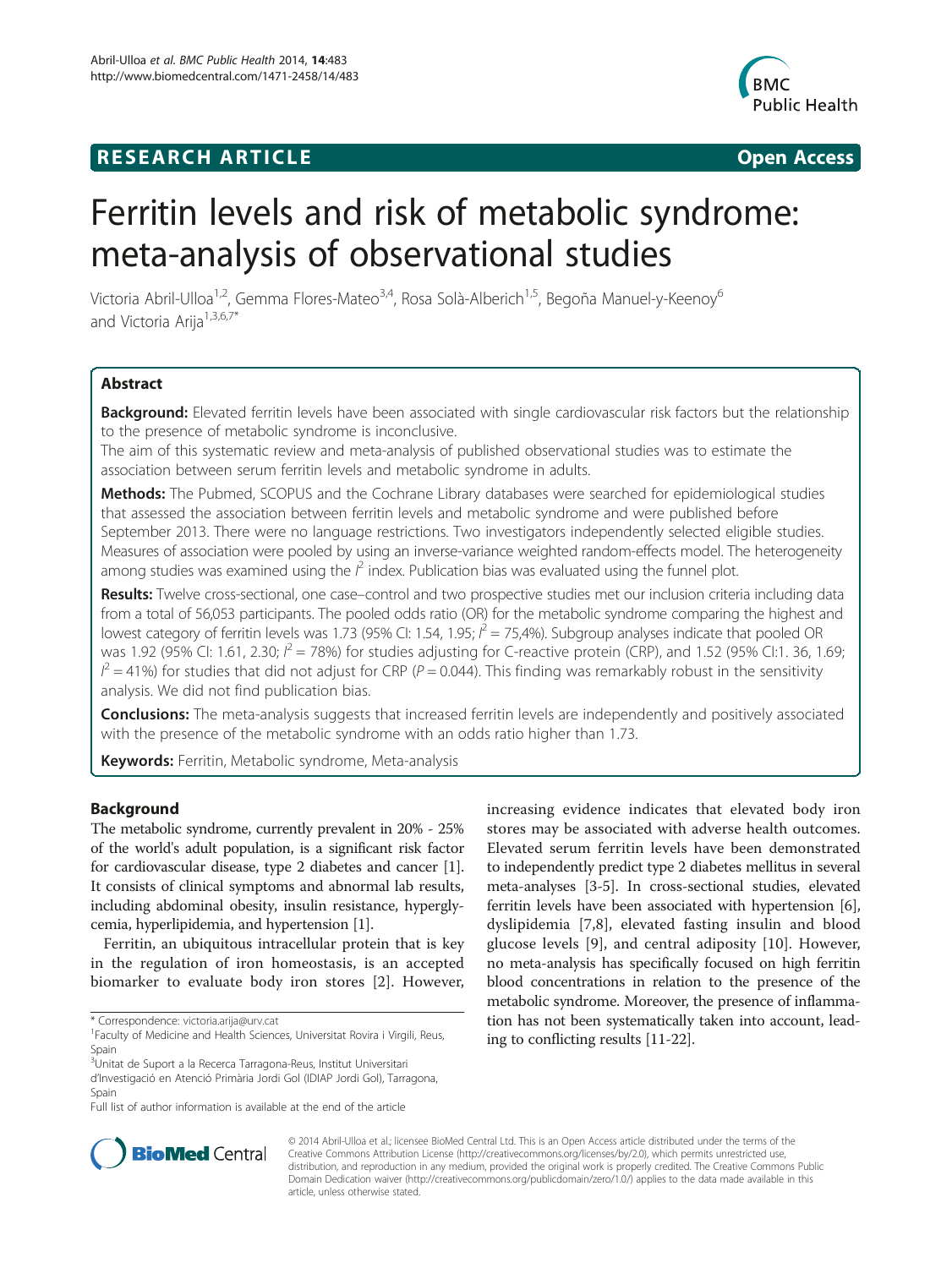Evaluating if high serum ferritin is associated with the metabolic syndrome is relevant for both the clinician and the public health areas that focus on screening and prevention.

In order to address this issue we aimed in this study to meta-analyze the findings of published original research articles investigating the relationship between serum ferritin and the presence of the metabolic syndrome in adults of both genders in prospective cohort and crosssectional studies.

# Methods

# Search strategy

We searched PubMed ([http://www.ncbi.nlm.nih.gov/](http://www.ncbi.nlm.nih.gov/pubmed) [pubmed\)](http://www.ncbi.nlm.nih.gov/pubmed), the SCOPUS and Cochrane Central Database for observational studies, investigating the association between serum ferritin levels and metabolic syndrome.

We used free text and the Medical Subject Heading (MeSH) terms metabolic syndrome, iron, ferritin, transferrin, ferritins, iron stores, iron status, iron intake, iron consumption, heme iron. The search period was allinclusive until February 2014; no language restrictions were added. We also reviewed the reference lists of the retrieved original articles.

# Study selection

We included all observational studies (cross-sectional, case–control and prospective) that were conducted in adults aged  $\geq$  18 years, assessing the association between serum ferritin and metabolic syndrome.

Exclusion criteria were the following: 1) no original research (reviews, editorials, non-research letters); 2) case reports and case series; 3) studies concerning children, adolescents and pregnant women; 4) study subjects with hemochromatosis, chronic liver disease, liver cirrhosis or chronic renal diseases; and 5) studies with Type 1 diabetes mellitus or Type 2 diabetes mellitus participants.

For study populations generating more than one report [[20,22](#page-7-0)-[26\]](#page-7-0), we selected the study with the largest number of participants [[20,22,27\]](#page-7-0).

#### Data extraction and quality assessment

Two investigators (G.F-M and V.A-U) independently reviewed the search results and selected articles to determine eligibility and to extract study data. A third investigator independently reviewed the published data (V.A). They resolved discrepancies by consensus. Extracted data included information on the study design (prospective cohort, cross-sectional and other designs), measures of association used (odds ratio or hazard ratio), country of origin, population, sex, average age of participants, number of participants, ferritin assay technique, ferritin levels, metabolic syndrome criteria and outcomes.

The investigators of the original studies were contacted if relevant information on eligibility or key study data were not available in the published report.

To assess study quality, we used the STROBE statement of observational studies [[27\]](#page-7-0). Each of the criteria was categorized as clearly yes or clearly no. A score between 0 and 22 was assigned to allow for quality analysis (0 denoted noncompliance with any criteria, and 22 denoted fulfillment of all criteria). Our meta-analysis was registered on the website of the International prospective register of systematic reviews, PROSPERO (CRD42012002258).

#### Data synthesis and statistical analysis

Measures of association (odds ratio (OR), relative risks or hazard ratios) and their 95% CIs were extracted or derived by using the data reported in the publications. When several measures of association were reported, we chose the measure obtained from the model of the highest category for ferritin concentration and as second choice, the measure adjusted for most covariates. For studies that categorized ferritin levels, we compared the risk of metabolic syndrome in the highest with the lowest ferritin category. For studies reporting only mean levels of ferritin in case and non-case subjects [\[12,14](#page-7-0)], we used linear discriminant function methods [\[28](#page-7-0)] to calculate the OR in a comparison of the 75th to the 25th percentiles of the ferritin distribution in non-case subjects, assuming a normal distribution for ferritin.

To pool OR estimates from individual studies, we used an inverse variance weighted random-effects model. Heterogeneity was quantified with the  $I^2$  statistic which describes the proportion of total variation in the study estimates that is due to heterogeneity [[29\]](#page-7-0). To explore sources of heterogeneity, we performed subgroup analysis and meta-regression to evaluate whether results were different depending on the study design (prospective (cohort), cross-sectional and other designs, on the measure of association used (odds ratio or hazard ratio), geographic area (Asian, Europe or American), adjusted for C-reactive protein (CRP) (yes or not), quality of the study (<30 points or equal or higher than 30 points of SCORE statement of 34 as maximum points), ferritin technique assay (immunoradiometric assay RIA; immunoturbidimetric assay, TIA; or others) and study size (<300 or equal or higher than 300 participants).

We used sensitivity analyses to assess the relative influence of each study on the pooled estimates by omitting one study at a time. Finally, we assessed publication bias using funnel plots [\[30](#page-7-0)].

Our results were expressed as pooled OR.

Statistical analysis was performed using Stata software (version 11.0; Stata Corp, College Station, TX, USA).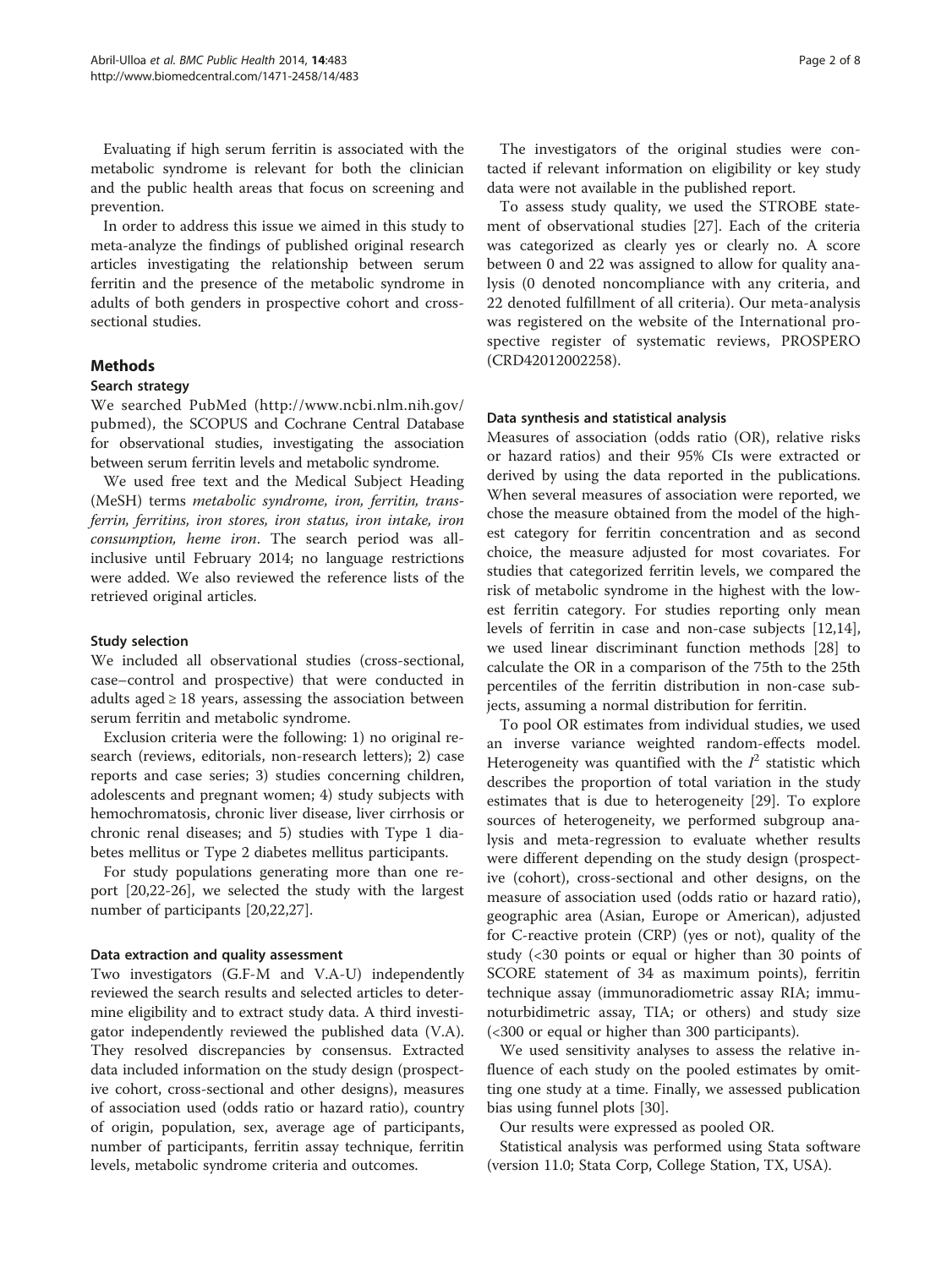# Results

# Study selection

The search strategy retrieved 243 unique citations in the Pubmed, 644 in the SCOPUS and 0 in the Cochrane Library (Figure 1). Of these citations, 238 and 636 respectively, were excluded after screening on the basis of title and abstract and 7 after full-text review, leaving twelve cross sectional studies [[11-20,22](#page-7-0),[31\]](#page-7-0), one case– control study [[21](#page-7-0)] and two prospective cohort studies [[26](#page-7-0),[32\]](#page-7-0) for final inclusion in the meta-analysis. Fourteen articles were in English and one in Korean (Its abstract was in English). The fifteen studies found [[11](#page-7-0)-[22](#page-7-0),[26,31](#page-7-0),[32\]](#page-7-0) were published between 2004 and February 2014. One study was performed in the United States [\[11](#page-7-0)], nine studies in Asia [[13](#page-7-0),[15-18,20](#page-7-0),[22,26,31](#page-7-0)]; four in Europe [[12,14,21](#page-7-0),[32\]](#page-7-0) and one in Chile [\[19](#page-7-0)]. The number of subjects per study varied between 155 [[19](#page-7-0)] to 13,084 [[26](#page-7-0)] (Table [1](#page-3-0)).

The STROBE quality score of studies included 7 had 30 points or more while 5 studies had <30 points.

The metabolic syndrome was defined according with the criteria by the National Cholesterol Education Program Adult Treatment Panel III criteria (NCEP ATP III) [[33\]](#page-7-0) in all studies except one defined by International Diabetes Federation Task Force on Epidemiology and Prevention [\[26\]](#page-7-0).

# Meta-analysis of serum ferritin levels and metabolic syndrome

Data from a total of 56,035 participants were analyzed. The pooled OR when comparing the highest to the lowest category of ferritin levels and metabolic syndrome was 1.73 (95% CI: 1.54, 1.95); heterogeneity: P < 0.001;  $I^2$  = 75,4% (Figure [2\)](#page-4-0). The pooled OR for men was 1.69 (95% CI: 1.29, 2.21); heterogeneity:  $P < 0.001$ ;  $I^2 = 87.7$ %;

for women it was 1.65 (95% CI: 1.41, 1.94); heterogeneity:  $P = 0.002$ ;  $I^2 = 63.7\%$  and for studies that included both genders it was 1.87 (95% CI: 1.56, 2.23); heterogeneity:  $P = 0.073$ ;  $I^2 = 53.2\%$ .

Meta-regression and subgroup analysis showed that adjusting by CRP and quality of studies significantly influenced the pooled estimates  $(P = 0.044$  and  $P = 0.038$ respectively) (Table [2](#page-5-0)). An stronger association between ferritin levels and metabolic syndrome was detected in studies adjusted by CRP [OR = 1.92 (95% CI: 1.61, 2.30;  $I^2$  = 78%)] compared to studies that did not adjust by CRP [OR = 1.52 (95% CI: 1.36, 1.69;  $I^2 = 41\%$ )]. Moreover, studies with high quality (≥30 points) showed a stronger association between serum ferritin levels and metabolic syndrome compared to studies with mediumpoor quality (<30 points) (OR =  $1.87$  vs OR =  $1.43$ ).

Other sources of heterogeneity investigated, such as study design  $(P = 0.551)$ , measure of association  $(P = 0.520)$ , geographic area  $(P = 0.239)$ , ferritin assay technique ( $P = 0.091$ ), study size ( $P = 0.152$ ), did not influence pooled estimates (Table [2](#page-5-0)).

In sensitivity analyses, the exclusion of individual studies did not modify the estimates substantially and the pooled odds ratio ranged from 1.64 to 1.76.

# **Discussion**

The present study is the first meta-analysis summarizing the independent positive association between ferritin levels and the metabolic syndrome. The highest category of ferritin levels was independently associated with a 1.73 higher presence of metabolic syndrome when compared to the lowest category. This association was stronger when adjusted for an inflammatory biomarker such as CRP levels. The initial results of the meta-analysis were consistent when tested for sensitivity analyses.

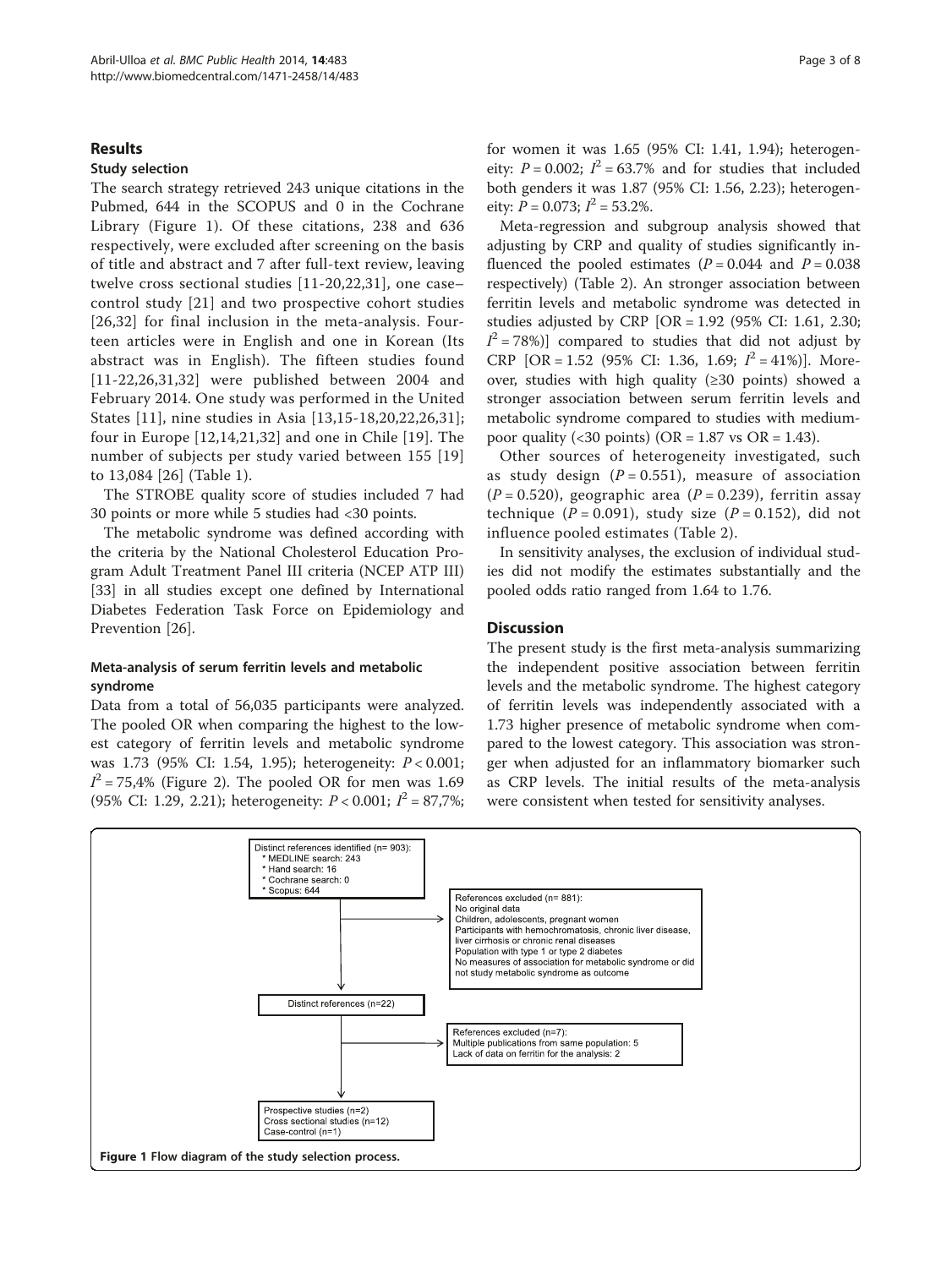| <b>First author</b><br>Year (Reference<br>number) | Country Study | design                | Population                                                                              | Men<br>(%) | Age<br>years |        | assay      | Sample Ferritin Metabolic<br>syndrome<br>criteria | Ferritin concentration (µg/l)                                                            |                                                                                                                |       |
|---------------------------------------------------|---------------|-----------------------|-----------------------------------------------------------------------------------------|------------|--------------|--------|------------|---------------------------------------------------|------------------------------------------------------------------------------------------|----------------------------------------------------------------------------------------------------------------|-------|
|                                                   |               |                       |                                                                                         |            |              |        |            |                                                   | Men                                                                                      | Women                                                                                                          | score |
| Jehn, 2004 [11]                                   | U.S.          |                       | Cross-sectional NHANES III (1988-1994)<br>U.S. Population                               | 48         | 48           | 5,949  | <b>RIA</b> | NCEP ATPIII                                       | Q1:62 <sup>ª</sup> Q4:318 <sup>ª</sup>                                                   | Premenopausal: Q1:11 <sup>ª</sup> Q4:89 <sup>ª</sup><br>Postmenopausal: Q1:35 <sup>a</sup> Q4:212 <sup>a</sup> | 30    |
| Bozzini, 2005 [12]                                | Italy         |                       | Cross-sectional Verona Heart Project                                                    | 73         | 58           | 479    | <b>NIA</b> | NCEP ATPII                                        | Both genders: With MS: 124 (111-138) <sup>b</sup><br>Without MS: 83 (73-94) <sup>b</sup> |                                                                                                                | 19    |
| Choi, 2005 [13]                                   | Korea         |                       | Cross-sectional Welfare Centers of<br>Seoul Metropolitan                                | $\circ$    | 72           | 959    | EIA        | NCEP original                                     |                                                                                          | With MS: $74 \pm 2^c$<br>Without MS: $59 \pm 2^{\circ}$                                                        | 28    |
| Soto González 2006 [14]                           | Spain         |                       | Cross-sectional Patients of the Endocrinoloy 34<br>and Nutrition Service of<br>Hospital |            | 38           | 598    | <b>RIA</b> | NCEP ATPIII                                       | Both genders: With MS: $133.9 \pm 141.1^d$<br>Without MS: $66.8 \pm 71.8$ <sup>d</sup>   |                                                                                                                | 31    |
| Vari, 2007 [32]                                   | France        | Prospective<br>cohort | DESIR cohort French people 49<br>6 years of follow up                                   |            | 47           | 944    | <b>NIA</b> | <b>NCEP ATPIII</b>                                | At baseline $178 \pm 90^{\circ}$                                                         | At baseline Premenopausal<br>women: $56 \pm 40^{\circ}$ Postmenopausal<br>women: $92 \pm 54^d$                 | 32    |
| Shi, 2008 [15]                                    | China         | Cross-sectional       | The 2002 National Nutrition<br>and Health survey                                        | 46         | $40 - 49$    | 2,816  | <b>RIS</b> | <b>NR</b>                                         | Q4:257 (176-500) <sup>e</sup>                                                            | Q4:170 (96-504) <sup>e</sup>                                                                                   | 30    |
| Sun, 2008 [16]                                    | China         | Cross-sectional       | Nutrition and Health of<br>Aging population                                             | 44         | 58           | 3.165  | <b>TIA</b> | <b>NCEP ATPIII</b>                                | Q1:71 $(68-73.2)^b$<br>Q4:327 (316-340) <sup>b</sup>                                     | Q1:52 (51-54) <sup>b</sup> Q4:231<br>$(224 - 239)^{b}$                                                         | 30    |
| Ryu, 2008 [17]                                    | Korea         |                       | Cross-sectional Korean Rural GENOMIC<br>Cohort                                          | 38         | 58           | 1.444  | N.R        | <b>NCEP ATPIII</b>                                | $Q1:45 \pm 2^{f} Q4:258 \pm 12^{f}$                                                      | $Q1:17 \pm 2^{f} Q4:131 \pm 1^{f}$                                                                             | 32    |
| Kim, 2011 [18]                                    | Korea         | Cross-sectional       | Healthy volunteers                                                                      | 53         | 51           | 7,253  | <b>TIA</b> | <b>NCEP ATPIII</b>                                | $176 \pm 108$ <sup>d</sup>                                                               | $75 \pm 55^{\circ}$                                                                                            | 30    |
| Park, 2012 [26]                                   | Korea         | Prospective<br>cohort | Check-up of men in Health<br>Promotion Center                                           | 100        | 44           | 13,084 |            | International<br><b>Diabetes</b><br>Federation    | At baseline $112 \pm 64^d$                                                               |                                                                                                                | 31    |
| Kang, 2012 [20]                                   | Korea         | Cross-sectional       | South Korean general<br>population KNANHES<br>IV (2007-2008)                            | 44         | 48           | 7,346  | <b>RIA</b> | NCEP ATPIII                                       | Q1:46 (33, 55) <sup>9</sup> Q4:194<br>$(167, 247)^9$                                     | Q1:13 [9,17] <sup>9</sup> Q4:90 (75, 114) <sup>9</sup>                                                         | 27    |
| Hämäläinen, 2012 [21]                             | Finland       |                       | Case-control People invited to heath<br>check up in 2004                                | 45         | 52           | 766    | EIA        | <b>NCEP ATPIII</b>                                | With MS: $216 \pm 165^d$<br>Without MS: $151 \pm 112^d$                                  | With MS: $94 \pm 75^{\circ}$<br>Without MS: 61 $\pm$ 48 <sup>d</sup>                                           | 28    |
| Leiva, 2013 [19]                                  | Chile         | Cross-sectional       | Research program of Risk<br>Factors for Cardiovascular<br>Disease of Talca              | 31         | 57           | 155    | EIA        | NCEP ATPIII                                       | With MS: 72 (47-112) <sup>h</sup><br>Without MS: 55 (36-96) <sup>h</sup>                 | With MS: 54 (34-85) <sup>h</sup><br>Without MS: 27 (13-60)h                                                    | 30    |
| Chang, 2013 [22]                                  | Taiwan        | Cross-sectional       | Third national nutritional<br>and health survey in Taiwan<br>(NAHSIT 2005-2008)         | 43         | 55           | 2,654  | EIA        | <b>NCEP ATPIII</b><br>modified                    | $229 \pm 349^d$                                                                          | $119 \pm 180^{\circ}$                                                                                          | 27    |
| Li, 2013 [31]                                     | China         | Cross-sectional       | China Health and Nutrition<br>Survey                                                    | 47         | 51           | 8.441  | <b>RIA</b> | <b>NCEP ATPIII</b><br>modified                    | O1:52ª O4:423ª                                                                           | Q1:12.9 <sup>a</sup> Q4:142.7 <sup>a</sup>                                                                     | 30    |

#### <span id="page-3-0"></span>Table 1 Cross sectional and cohort studies on Ferritin level and of the Metabolic Syndrome

EIA, Electrochemiluminescence immunoassay; NIA, Nephelometric immunoassay; NR, not reported; RIA, immunoradiometric assay; TIA, immunoturbidimetric assay. \*Quality score of STROBE Statement. Median of quartile; <sup>b</sup>Geometric mean (95% Cl); <sup>C</sup>Geometric mean ± SD; <sup>d</sup>Mean ± SD; <sup>e</sup>Mean of quartile (minimum-maximum); <sup>f</sup>Geometric mean ± SE; <sup>9</sup>Median (range); <sup>h</sup>Geometric mean (range). SD: standard deviation; SE: standard error; CI: confidence interval; MS: metabolic syndrome; Q1: quartile 1; Q4: quartile 4: T1: tertile 1; T3: tertile 3.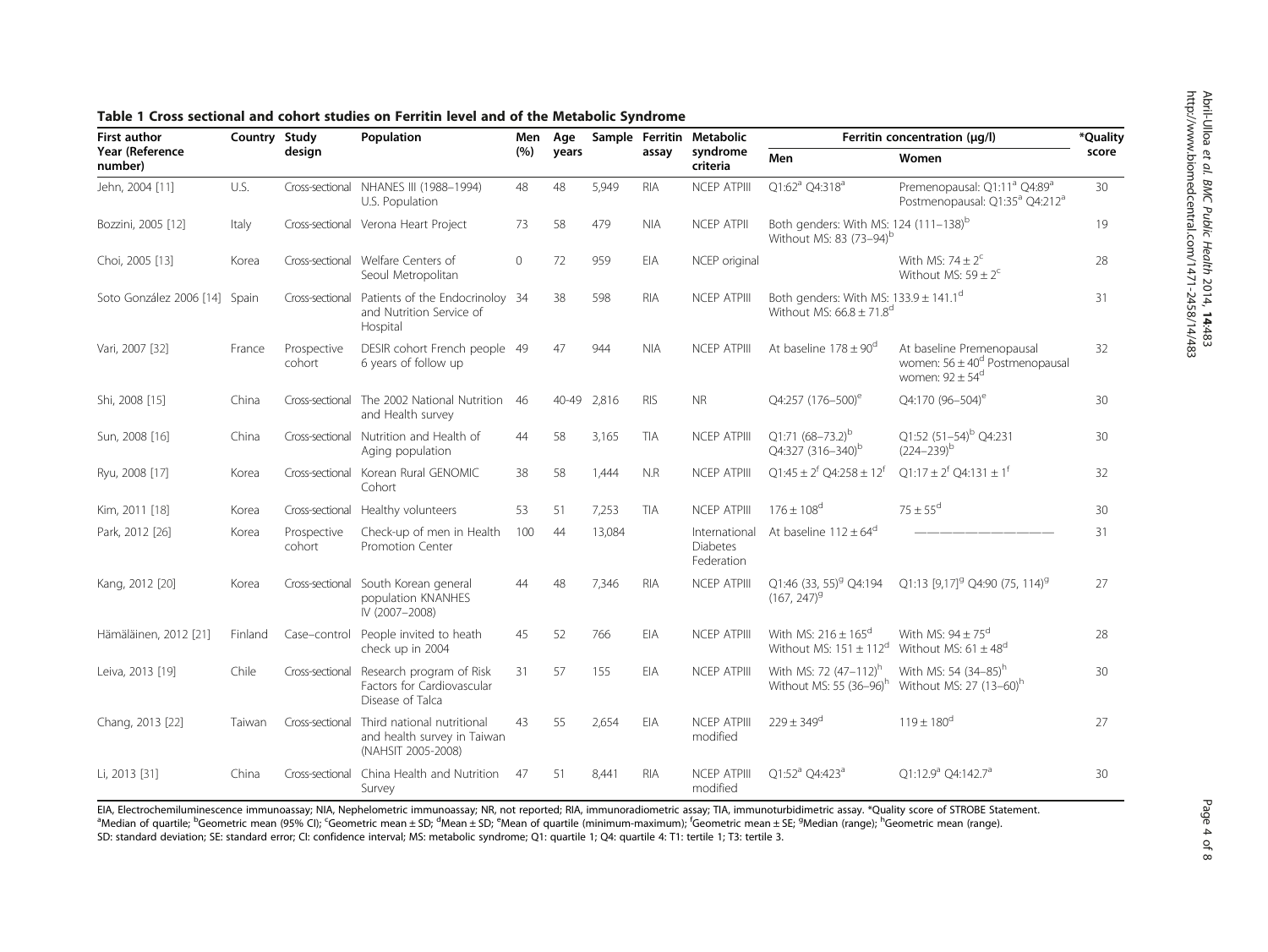<span id="page-4-0"></span>

| study                                  | population                                     | exposed | reference                                                                                                                             |                |                                                                                                                                           | ratio (95% CI)    | Weight |
|----------------------------------------|------------------------------------------------|---------|---------------------------------------------------------------------------------------------------------------------------------------|----------------|-------------------------------------------------------------------------------------------------------------------------------------------|-------------------|--------|
| Men                                    |                                                |         |                                                                                                                                       |                |                                                                                                                                           |                   |        |
| Jehn, 2004                             | Men                                            | 318     | 62                                                                                                                                    |                |                                                                                                                                           | 1.60 (0.92, 2.77) | 8.83   |
| Vari, 2007                             | Men                                            |         |                                                                                                                                       |                |                                                                                                                                           | 1.42 (1.09, 1.84) | 12.35  |
| Shi, 2008                              | Men                                            | 257     |                                                                                                                                       |                |                                                                                                                                           | 1.16 (0.73, 1.84) | 9.90   |
| Ryu, 2008                              | Men                                            | 258     | 45.2                                                                                                                                  |                |                                                                                                                                           | 1.41 (0.74, 2.68) | 7.77   |
| Kim, 2011                              | Men                                            | 592.5   | 50.5                                                                                                                                  |                |                                                                                                                                           | 1.58 (1.06, 2.36) | 10.65  |
| Kang, 2012                             | Men                                            | 194     | 46                                                                                                                                    |                |                                                                                                                                           | 1.46 (1.08, 1.98) | 11.88  |
| Hämäläinen, 2012                       | Men                                            | 216     | 151                                                                                                                                   |                |                                                                                                                                           | 1.59 (1.29, 1.95) | 12.93  |
| Park, 2012                             | Men                                            |         |                                                                                                                                       |                |                                                                                                                                           | 1.66 (1.38, 2.00) | 13.09  |
| Li, 2013                               | Men                                            | 423     | 52                                                                                                                                    |                |                                                                                                                                           | 4.05 (3.19, 5.14) | 12.60  |
|                                        | Subtotal (I-squared = $85.7\%$ , $p = 0.000$ ) |         |                                                                                                                                       |                |                                                                                                                                           | 1.69 (1.29, 2.21) | 100.00 |
| Women                                  |                                                |         |                                                                                                                                       |                |                                                                                                                                           |                   |        |
| Jehn, 2004**                           | Premenopausal                                  | 89      | 11                                                                                                                                    |                |                                                                                                                                           | 2.40 (1.10, 5.22) | 3.33   |
| Jehn, 2004***                          | Postmenopausal                                 | 212     | 35                                                                                                                                    |                |                                                                                                                                           | 2.70 (1.74, 4.19) | 7.30   |
| Choi, 2005***                          | Postmenopausal                                 | 74      | 59                                                                                                                                    |                |                                                                                                                                           | 1.40 (1.23, 1.59) | 15.07  |
| Vari, 2007**                           | Premenopausal                                  |         |                                                                                                                                       |                |                                                                                                                                           | 1.66 (1.03, 2.68) | 6.63   |
| Vari, 2007***                          | Postmenopausal                                 |         |                                                                                                                                       |                |                                                                                                                                           | 1.62 (1.08, 2.43) | 7.98   |
| Shi, 2008*                             | Women                                          | 170     |                                                                                                                                       |                |                                                                                                                                           | 1.66 (1.15, 2.39) | 8.89   |
| Ryu, 2008*                             | Women                                          | 130.9   | 17.3                                                                                                                                  |                |                                                                                                                                           | 1.61 (1.03, 2.51) | 7.20   |
| Kim, 2011*                             | Women                                          | 297     | 15                                                                                                                                    |                |                                                                                                                                           | 1.07 (0.71, 1.62) | 7.78   |
| Kang, 2012*                            | Women                                          | 90      | 13                                                                                                                                    |                |                                                                                                                                           | 1.22 (0.91, 1.64) | 10.52  |
| Hämäläinen, 2012*                      | Women                                          | 94      | 61                                                                                                                                    |                |                                                                                                                                           | 1.71 (1.40, 2.09) | 13.20  |
| Li, 2013                               | Women                                          | 142.7   | 12.9                                                                                                                                  |                |                                                                                                                                           | 2.34 (1.84, 2.97) | 12.10  |
|                                        | Subtotal (I-squared = $63.7\%$ , $p = 0.002$ ) |         |                                                                                                                                       |                |                                                                                                                                           | 1.65 (1.41, 1.94) | 100.00 |
| Both genders                           |                                                |         |                                                                                                                                       |                |                                                                                                                                           |                   |        |
| Bozzini, 2005                          | Both genders                                   | 124     | 83                                                                                                                                    |                |                                                                                                                                           | 1.53 (1.27, 1.84) | 28.68  |
| Soto, 2006                             | Both genders                                   | 124     | 83                                                                                                                                    |                |                                                                                                                                           | 2.03 (1.69, 2.44) | 28.58  |
| Sun, 2008                              | Both genders                                   | 327.8   | 70.6                                                                                                                                  |                |                                                                                                                                           | 1.95 (1.48, 2.57) | 20.69  |
| Leiva, 2012                            | Both genders                                   | 107.5   |                                                                                                                                       |                |                                                                                                                                           | 3.36 (1.75, 6.45) | 6.32   |
| Chang, 2013                            | Both genders                                   | 230     | 122                                                                                                                                   |                |                                                                                                                                           | 1.72 (1.21, 2.45) | 15.74  |
|                                        | Subtotal (I-squared = $53.2\%$ , $p = 0.073$ ) |         |                                                                                                                                       |                |                                                                                                                                           | 1.87 (1.56, 2.23) | 100.00 |
| Overall (I-squared = 75.4%, p = 0.000) |                                                |         |                                                                                                                                       |                |                                                                                                                                           | 1.73 (1.54, 1.95) |        |
|                                        | NOTE: Weights are from random effects analysis |         |                                                                                                                                       |                |                                                                                                                                           |                   |        |
|                                        |                                                |         | .155                                                                                                                                  | $\overline{1}$ |                                                                                                                                           | 6.45              |        |
|                                        |                                                |         |                                                                                                                                       |                |                                                                                                                                           |                   |        |
|                                        |                                                |         | Figure 2 Meta-analysis of the association of ferritin levels with metabolic syndrome in observational studies. Studies are divided by |                | gender (men, women and both genders). Odds ratios correspond to comparisons of extreme categories of exposure within each study. The area |                   |        |

The positive independent association between serum ferritin levels and presence of metabolic syndrome is biologically plausible. Iron is an essential trace element for the human body, involved in cellular processes and a key component of various enzymes. It can also be toxic due to oxidative stress generation by the Fenton reaction, causing organic biomolecular oxidation [[34\]](#page-7-0). This process is at the basis of pathologies like diabetes mellitus, neoplasia and degenerative brain disorders [[34,35\]](#page-7-0).

Moreover, the use of iron chelation therapy to reduce serum ferritin levels was associated with improved serum glucose or HDL levels [[36\]](#page-7-0). Houschyar et al. studied the effects of phlebotomy and the control of body iron in patients with metabolic syndrome in a randomized, controlled, single-blind clinical trial. The authors concluded that in patients with metabolic syndrome,

phlebotomy with a moderate reduction of body iron stores lowered blood pressure and resulted in improvements of markers of cardiovascular risk and glycemic control [\[37](#page-7-0)].

The strengths of our study are that the analysis included a large number of subjects (56,053 participants) and thirteen [[11](#page-7-0)-[22,31,32\]](#page-7-0) out of the fifteen studies used the NCEP ATP III criteria to diagnose the metabolic syndrome, which is important to reduce possible bias in the results of the individual studies.

Although the odds ratio may overestimate the risk if interpreted as a relative risk, substantial differences between the odds ratio and the relative risk are seen only when the effect size are large and the initial risk is high [[38\]](#page-7-0). In our study, the meta-regression and subgroup analysis did not show difference between odds ratio and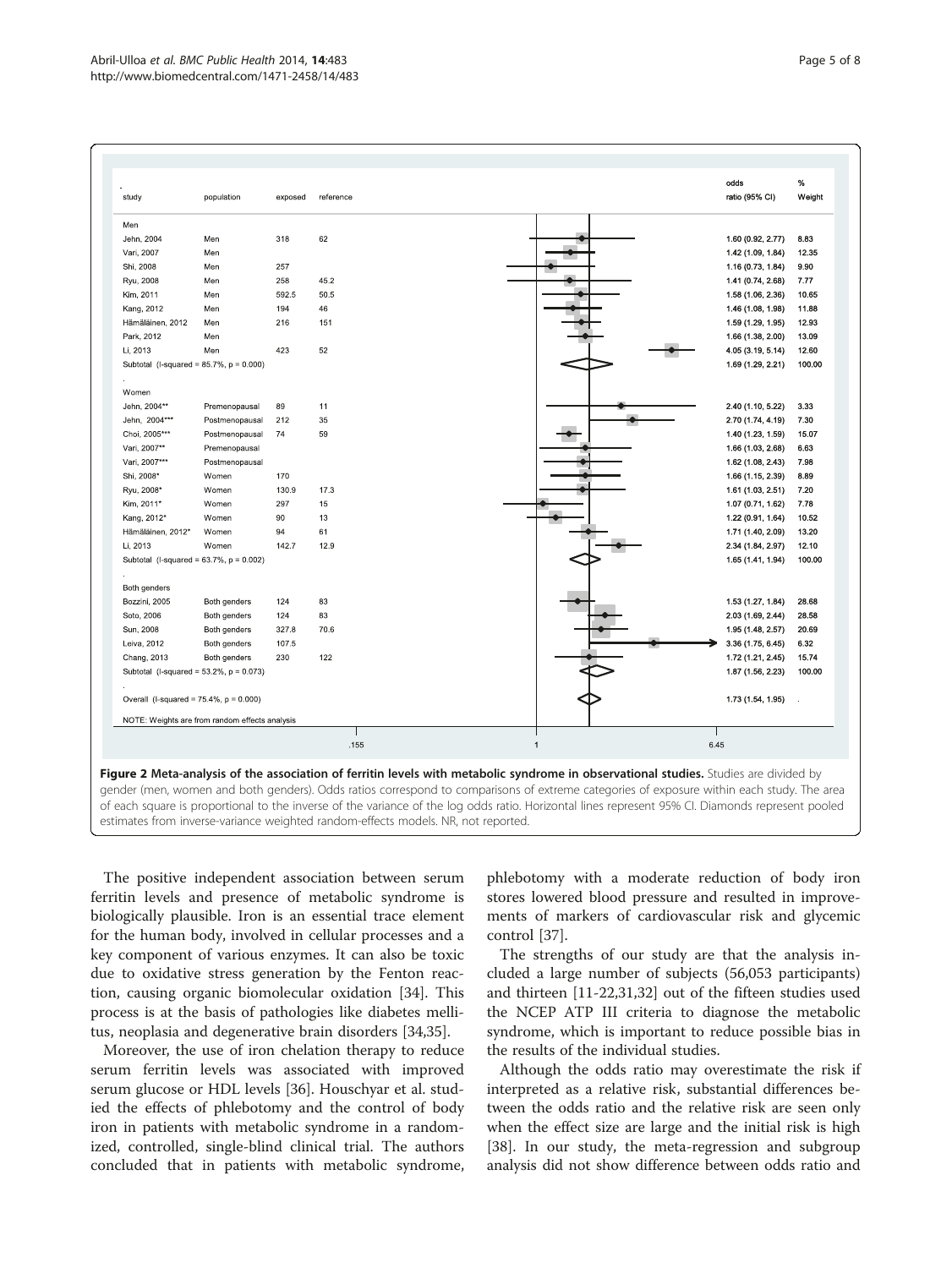<span id="page-5-0"></span>

|  |  |  |  |  | Table 2 Stratified odds ratio for metabolic syndrome |  |
|--|--|--|--|--|------------------------------------------------------|--|
|--|--|--|--|--|------------------------------------------------------|--|

| Subgroup                      | Number of studies | Odds ratio (95% CI) | $\overline{I^2}$ | P-value |
|-------------------------------|-------------------|---------------------|------------------|---------|
| Study design                  |                   |                     |                  |         |
| Prospective cohort            | $\overline{2}$    | 1.59 (1.38, 1.82)   | 0%               |         |
| Cross-sectional               | 12                | 1.78 (1.51, 2.09)   | 81%              |         |
| Case-control study            | 1                 | 1.65 (1.43, 1.91)   | 0%               | 0.551   |
| <b>Measure of association</b> |                   |                     |                  |         |
| Odds Ratio                    | 13                | 1.62 (1.47, 1.79)   | 47%              |         |
| Hazard Ratio                  | $\overline{2}$    | 1.61 (1.49, 1.75)   | 37%              | 0.520   |
| Geographic area               |                   |                     |                  |         |
| Asian                         | 9                 | 1.67 (1.38, 2.02)   | 84%              |         |
| Europe                        | $\overline{4}$    | 1.66 (1.50, 1.83)   | 14%              |         |
| American                      | $\overline{c}$    | 2.41 (1.77, 3.27)   | 11%              | 0.239   |
| <b>Adjusted for CRP</b>       |                   |                     |                  |         |
| Yes                           | 9                 | 1.92 (1.61, 2.30)   | 78%              |         |
| No                            | 6                 | 1.52 (1.36, 1.69)   | 41%              | 0.044   |
| Quality of SCORE statement    |                   |                     |                  |         |
| $<$ 30 points                 | $\overline{4}$    | 1.43 (1.27, 1.61)   | 0%               |         |
| $\geq$ 30 points              | 11                | 1.87 (1.62, 2.17)   | 79%              | 0.038   |
| Ferritin assay                |                   |                     |                  |         |
| <b>RIA</b>                    | 5                 | 1.93 (1.49, 2.51)   | 85%              |         |
| TIA                           | 2                 | 1.53 (1.08, 2.16)   | 64%              |         |
| Others                        | 6                 | 1.56 (1.42, 1.70)   | 17%              | 0.091   |
| Study size, population        |                   |                     |                  |         |
| $<$ 300                       | $\overline{4}$    | 1.76 (1.512, 2.06)  | 57%              |         |
| $\geq$ 300                    | 11                | 1.70 (1.46, 1.98)   | 78%              | 0.152   |

CRP, C-reactive protein; RIA, immunoradiometric assay; TIA, immunoturbidimetric assay.

hazard ratio (p meta-regression =  $0.520$ ) (1.61 vs 1.62), for this reason we combined odds ratio and hazards ratio in pooling analysis.

Another limitation of this meta-analysis is related to the high heterogeneity. However, this elevated heterogeneity was not explained by the study design, type of measure of association, geographic area, ferritin assay technique or study size. Only the use or not of the inflammatory biomarker CRP as control variable and the quality of the studies ( $\geq$ 30 points or < 30 points) were identified as sources of heterogeneity by the subgroup analyses and meta-regression. A possible explanation is that serum ferritin level is an acute-phase reactant and, in the presence of acute or chronic inflammation, may raise several-fold above baseline levels [\[39,40](#page-7-0)]. By adjusting by CRP, a proinflammatory biomarker, we controlled for the confounder effect of inflammation, and thus, the association between ferritin levels, as a marker of excessive body iron stores, and the metabolic syndrome was strengthened. We therefore believe it is advisable to use a biomarker of inflammation in the studies investigating the relationship between ferritin and the metabolic syndrome and to ensure that the studies are of high methodological quality.

Another important limitation of this meta-analysis is that cross sectional studies cannot be used to infer a causal role of serum ferritin on the risk of developing metabolic syndrome. Indeed, the mechanisms underlying the relationship between increased ferritin and the metabolic syndrome still need to be clarified. However, we can consider that the results from the twelve cross sectional studies [\[11](#page-7-0)-[20,22,31\]](#page-7-0), one case–control study [[21](#page-7-0)] are supported by the results of two prospective studies [[26,32\]](#page-7-0), conducted in France (944 participants) and in Korea (13,084 participants) [[26](#page-7-0),[32](#page-7-0)], which established that high levels of serum ferritin preceded the development of metabolic syndrome.

Supporting the biologically plausible pathogenic role of elevated iron, there are other longitudinal studies that noted that high serum ferritin could be a risk factor to develop chronic diseases, especially those related to the metabolic syndrome. Recently, in a Korean cohort on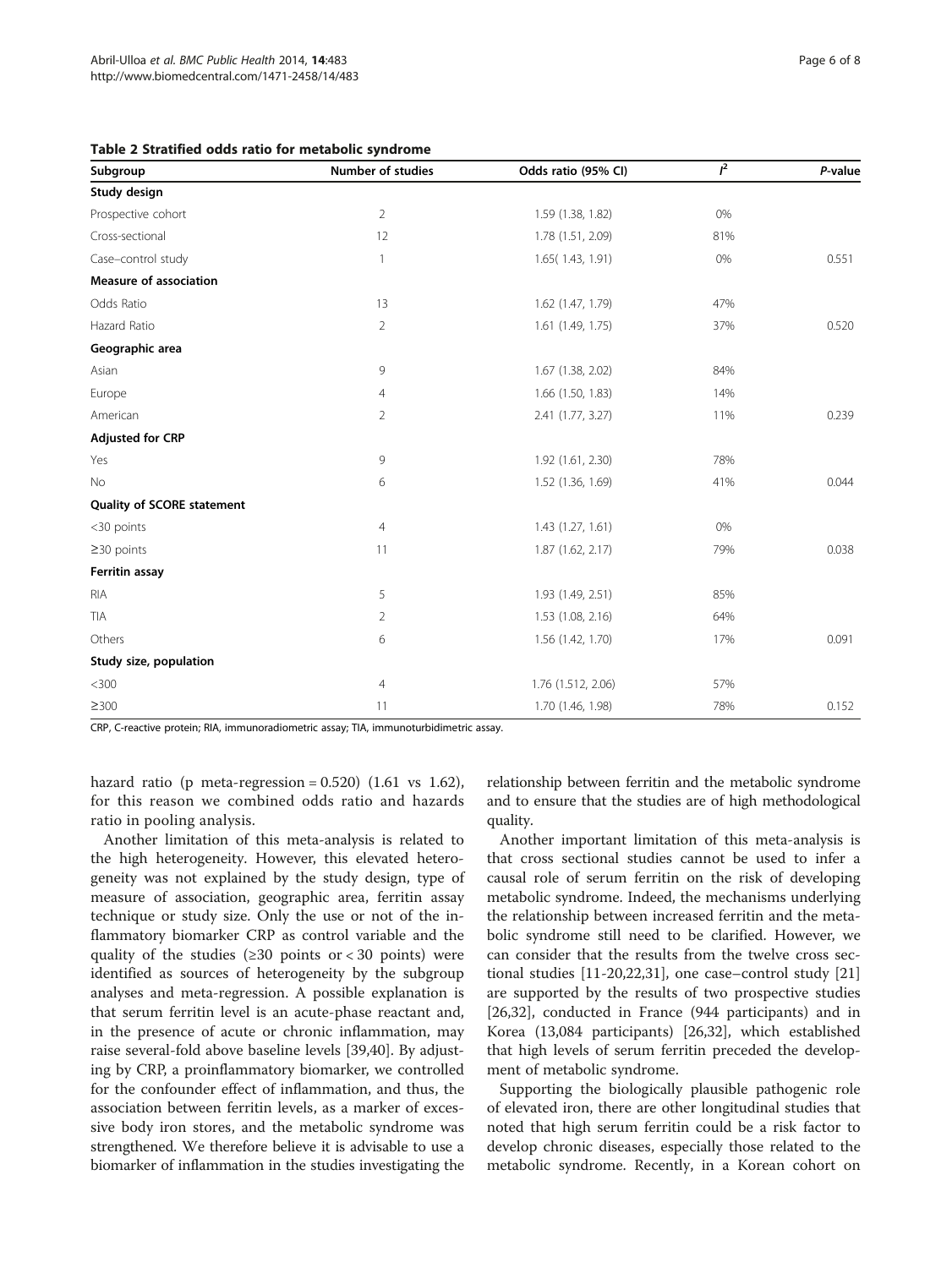<span id="page-6-0"></span>17,812 healthy men, elevated serum ferritin levels were identified as a predictive factor for obesity [\[41\]](#page-7-0). Furthermore, the evidence on a relationship between excess iron and cardiovascular disease has steadily increased over the years [[8,42,43\]](#page-7-0). Moreover, several prospective studies have identified excess iron as a risk factor for T2DM. In the Nurses' Health Study cohort the subjects in the highest quintile had a 2.5 fold higher diabetes-risk than those in the lowest quintile [[40\]](#page-7-0). Similarly, results from the cohort of the European Prospective Investigation into Cancer and Nutrition study (EPIC) also supported the hypothesis that higher iron stores below the level of haemochromatosis are associated with risk of type 2 diabetes [[44\]](#page-7-0). In addition, two recent systematic review and meta-analysis of published prospective studies have confirmed the same relationship [3,4]. Nevertheless, we want to emphasize that our meta-analysis focused on the metabolic syndrome as the primary outcome and that articles on patients with type 2 diabetes mellitus were excluded.

Although several authors have postulated that levels of iron in the upper limit of the normal range are associated with pathological processes [\[45,46\]](#page-7-0), at present we do not know the cut-off value of serum ferritin concentration that defines the "high level" and that can be considered as a risk factor of metabolic syndrome. The World Health Organization (WHO) has identified levels of ferritin to define iron overload (>200 μg/L for men and >150 μg/L for women) [\[40-47](#page-7-0)]. In the studies included in our meta-analysis, we observed that cut-offs of ferritin  $(\geq 147 \mu g/L)$  in the highest quartile or quintile [[11,18,20,26\]](#page-7-0) and the geometric mean of the highest quartile were similar o even lower to the levels used to define iron overload in men. In women the values of ferritin that were associated with metabolic syndrome were 89 μg/L in premenopausal and 212 μg/L in postmenopausal women [[11\]](#page-7-0). These are lower than the values of iron overload defined by the WHO in premenopausal women [\[11,18,20](#page-7-0)].

Some studies have observed that premenopausal women have a lower prevalence of hyperferritinemia compared with postmenopausal women, because of iron losses by menstruation and increased consumption during pregnancy [[13\]](#page-7-0).

The results of our meta-analysis suggest that the metabolic syndrome could already develop in men and in premenopausal women at ferritin levels that are lower than the WHO cut-offs for iron overload.

High serum ferritin concentrations could potentially be used as a screening biomarker to detect those at risk of developing the metabolic syndrome and those in the early stages of the disease that can still be reversed by targeted preventive measures. For this purpose, data from other countries and races will also be necessary to strengthen our understanding of this relationship and to establish the correct cut-off values of ferritin for each population group.

# **Conclusions**

In summary, the results of the present meta-analysis indicate that serum high levels of ferritin are independently and positively associated with the metabolic syndrome. Additional prospective studies are needed to confirm if high serum ferritin is a valid biomarker of metabolic syndrome risk, to evaluate the influence of inflammation and to identify pathological cut-off values.

#### Abbreviations

CRP: C-reactive protein; EIA: Electrochemiluminescence immunoassay; NCEP ATP III: National cholesterol education program adult treatment panel III criteria; NIA: Nephelometric immunoassay; NR: Not reported; OR: Odds ratio; RIA: Immunoradiometric assay; TIA: Immunoturbidimetric assay.

## Competing interests

The authors declare that they have no competing interests.

#### Authors' contributions

VA-U researched data, interpreted, analyzed the data and wrote the manuscript. GF-M researched data, interpreted, analyzed the data and reviewed the manuscript. RS-A contributed to the discussion and reviewed the manuscript. BM-Y-K contributed to the discussion and reviewed the manuscript. VA reviewed the published data before being included in the analysis, interpreted the data, wrote the manuscript, contributed to the discussion, reviewed the manuscript and is the responsible of all data. All authors read and approved the final manuscript.

#### Acknowledgments

This work was supported by the Universitat Rovira i Virgili (Spain), the Institut d'Investigació en Atenció Primària (IDIAP) Jordi Gol (Spain), University of Antwerp (Belgium), University of Cuenca (Ecuador) and the grant of SENESCYT (Secretaría Nacional de Educación Superior, Ciencia, Tecnología e Innovación) (Ecuador).

#### Author details

<sup>1</sup> Faculty of Medicine and Health Sciences, Universitat Rovira i Virgili, Reus Spain.<sup>2</sup> Dirección de Investigación (DIUC), Universidad de Cuenca, Cuenca, Azuay, Ecuador. <sup>3</sup>Unitat de Suport a la Recerca Tarragona-Reus, Institut Universitari d'Investigació en Atenció Primària Jordi Gol (IDIAP Jordi Gol), Tarragona, Spain. <sup>4</sup>CIBERobn Physiopathology of Obesity and Nutrition, Institute of Health Carlos III (ISCIII), Madrid, Spain. <sup>5</sup>Institut d'Investigació Sanitària Pere Virgili (IISPV), Reus, Spain. <sup>6</sup>University of Antwerp, Antwerp, Belgium. <sup>7</sup>Nutrition and Public Health Unit, Universitat Rovira i Virgili, C/Sant Llorenç 21, 43201 Reus, Spain.

#### Received: 14 December 2013 Accepted: 15 April 2014 Published: 21 May 2014

#### References

- 1. Gade W, Schmit J, Collins M, Gade J: Beyond obesity: the diagnosis and pathophysiology of metabolic syndrome. Clin Lab Sci 2010, 23:51-61.
- 2. Cook JD, Lipschitz DA, Miles LE, Finch CA: Serum ferritin as a measure of iron stores in normal subjects. Am J Clin Nutr 1974, 27:681–687.
- Bao W, Rong Y, Rong S, Liu L: Dietary iron intake, body iron stores, and the risk of type 2 diabetes: a systematic review and meta-analysis. BMC Med 2012, 10:119.
- 4. Kunutsor SK, Apekey TA, Walley J, Kain K: Ferritin levels and risk of type 2 diabetes mellitus: an updated systematic review and meta-analysis of prospective evidence. Diabetes Metab Res Rev 2013, 29:308–318.
- 5. Zhao Z, Li S, Liu G, Yan F, Ma X, Huang Z, Tian H: Body iron stores and heme-iron intake in relation to risk of type 2 diabetes: a systematic review and meta-analysis. PLoS One 2012, 7:e41641.